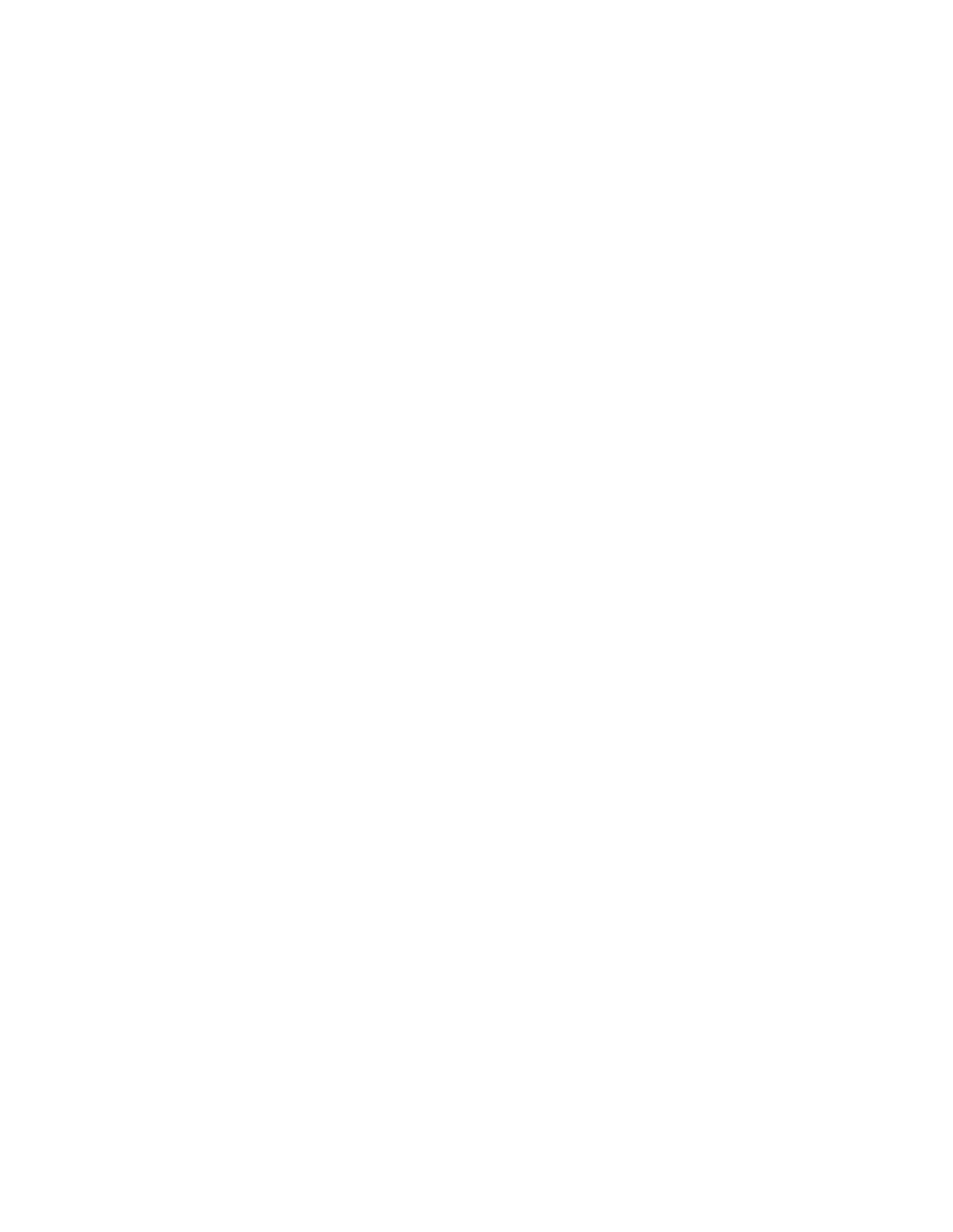**Jul 20-22, 2018**

|                |     | Rank Num Name/Gym                            |     | Exec                 | Diff ND Score                                    | Total  |
|----------------|-----|----------------------------------------------|-----|----------------------|--------------------------------------------------|--------|
| 1              | 327 | Destiny Powell<br>Millers Gymnastics Academy | #2: | #1: 29.3<br>29.1     | $0.0$ _ 29.300<br>$0.0$ $_{-}$ 29.100            | 58.400 |
| $\overline{2}$ | 288 | Megan Oszust<br>Midwest Training             |     | #1: 29.4<br>#2: 27.8 | $0.0$ $_{\leftarrow}$ 29.400<br>$0.0$ _._ 27.800 | 57.200 |
| 3              | 338 | Emily Harrison<br>All American Gymnastics    |     | #1: 28.8<br>#2: 28.3 | $0.0$ _ 28.800<br>$0.0$ _ 28.300                 | 57.100 |
| 4T             | 318 | Chandler Graham<br>All American Gymnastics   |     | #1: 29.0<br>#2: 28.0 | $0.0$ _ 29.000<br>$0.0$ _ 28.000                 | 57.000 |
| 5T             | 281 | Jasly Liles<br><b>MJM Studios</b>            |     | #1: 29.1<br>#2: 27.9 | $0.0$ $_{-}$ 29.100<br>$0.0$ $_{-}$ 27.900       | 57.000 |
| 6              | 360 | Daniela Sotelo<br>MGA Odessa                 |     | #1: 28.0<br>#2: 28.8 | $0.0$ _ 28.000<br>$0.0$ _ 28.800                 | 56.800 |
| $\overline{7}$ | 333 | Ali Smith<br>Midwest Training                |     | #1: 28.7<br>#2: 28.0 | $0.0$ _ 28.700<br>$0.0$ _ 28.000                 | 56.700 |
| 8T             | 314 | Kylee Erwin<br>Naples Progressive Gymnastics |     | #1: 27.9<br>#2: 28.7 | $0.0$ $_{-}$ 27.900<br>$0.0$ _ 28.700            | 56.600 |
| 9Τ             | 342 | Kseniya Vapnik<br>Tornado Sport Club         |     | #1: 28.6<br>#2: 28.0 | $0.0$ _ 28.600<br>$0.0$ _ 28.000                 | 56.600 |
| 10T            | 358 | Maddison Dewbre<br>Air Extreme               |     | #1: 28.3<br>#2: 28.2 | $0.0$ _ 28.300<br>$0.0$ $_{-}$ 28.200            | 56.500 |
| $10*$          | 388 | Shaeya Johnson<br>SunDance Gymnastics        |     | #1: 28.4<br>#2: 28.1 | $0.0$ _ 28.400<br>$0.0$ _ 28.100                 | 56.500 |
| $10*$          | 317 | Maya Goode<br>Eagle Gymnastics Academy       | #1: | 28.4<br>#2: 28.1     | $0.0$ _ 28.400<br>$0.0$ _ 28.100                 | 56.500 |
| 13T            | 320 | Loghan Majka<br>Midwest Training             |     | #1: 28.2<br>#2: 28.2 | $0.0$ _ 28.200<br>$0.0$ _ 28.200                 | 56.400 |
| 13*            | 381 | Anna Drew<br>Hawaii Trampoline & Tumbling    |     | #1: 28.3<br>#2: 28.1 | $0.0$ _ 28.300<br>$0.0$ _._ 28.100               | 56.400 |
| $13*$          | 379 | Maya Dewitt<br><b>IK Gymnastics</b>          |     | #1: 28.3<br>#2: 28.1 | $0.0$ _ 28.300<br>$0.0$ _ 28.100                 | 56.400 |
| 16             | 343 | Madelynn Wagner<br>K and L Tumbletown        |     | #1: 28.5<br>#2: 27.8 | $0.0$ _ 28.500<br>$0.0$ _ 27.800                 | 56.300 |
| $17*$          | 386 | Miley Jimenez<br>Air Extreme                 |     | #1: 28.3<br>#2: 27.9 | $0.0$ - 28.300<br>$0.0$ _ 27.900                 | 56.200 |
| $17*$          | 400 | Michelle Scrimgeour<br>Dynamite Gymnastics   |     | #1: 28.3<br>#2: 27.9 | $0.0$ _ 28.300<br>$0.0$ $_{-}$ 27.900            | 56.200 |
| 19T            | 319 | Reese Jenkins<br>Texas Tumbleweeds           |     | #1: 28.8<br>#2: 27.4 | $0.0$ _ 28.800<br>$0.0$ _ 27.400                 | 56.200 |
| 20             | 356 | Kaelyn Reynolds<br>Extreme Cheer and Tumble  |     | #1: 28.2<br>#2: 27.9 | $0.0$ _ 28.200<br>$0.0$ $_{-}$ 27.900            | 56.100 |
| 21T            | 405 | Audrey Schabes<br>IK Gymnastics              |     | #1: 28.3<br>#2: 27.7 | $0.0$ $_{\leftarrow}$ 28.300<br>$0.0$ _ 27.700   | 56.000 |
| 22T            | 404 | Sienna Patrick<br><b>IK Gymnastics</b>       |     | #1: 28.4<br>#2: 27.6 | $0.0$ $_{-}$ 28.400<br>$0.0$ _ 27.600            | 56.000 |
| 23T            | 276 | Addison Karagias<br>Midwest Training         |     | #1: 28.0<br>#2: 27.9 | $0.0$ _ 28.000<br>$0.0$ _ 27.900                 | 55.900 |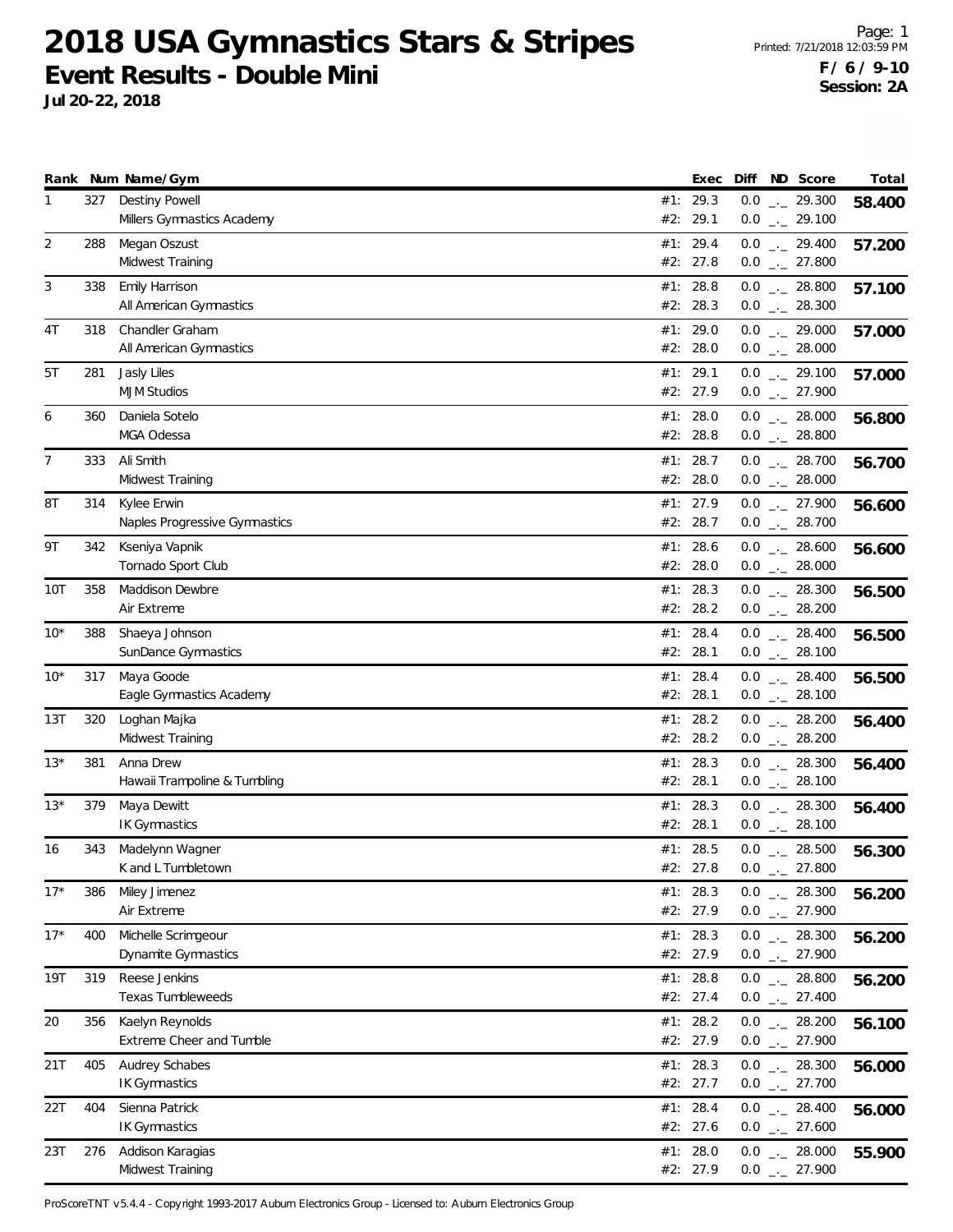**Jul 20-22, 2018**

Page: 2 Printed: 7/21/2018 12:04:00 PM **F / 6 / 9-10 Session: 2A**

|     |     | Rank Num Name/Gym                                       |     | Exec                 | Diff ND Score                          | Total  |
|-----|-----|---------------------------------------------------------|-----|----------------------|----------------------------------------|--------|
| 24T | 291 | Ellie Saywer<br>360iGym                                 |     | #1: 28.1<br>#2: 27.8 | $0.0$ _ 28.100<br>$0.0$ _ 27.800       | 55.900 |
| 25  | 340 | Lyla Lamoureux<br>Gymnast Factory                       |     | #1: 28.4<br>#2: 27.4 | $0.0$ _ 28.400<br>$0.0$ _ 27.400       | 55.800 |
| 26T | 395 | HayleyJane Pence<br>World Elite                         |     | #1: 28.3<br>#2: 28.3 | $0.0 - 0.9 27.400$<br>$0.0$ _ 28.300   | 55.700 |
| 27T | 272 | Rhiannon Good<br><b>Top City Athletics</b>              |     | #1: 28.1<br>#2: 27.6 | $0.0$ _ 28.100<br>$0.0$ _ 27.600       | 55.700 |
| 28T | 389 | Kennedy Koenig<br>Manning Gymnastics Centerplex         |     | #1: 27.7<br>#2: 27.9 | $0.0$ _ 27.700<br>$0.0$ _ 27.900       | 55.600 |
| 29T | 364 | Sasha Conner<br>M-BC Flip Over                          |     | #1: 28.4<br>#2: 27.2 | $0.0$ _ 28.400<br>$0.0$ _ 27.200       | 55.600 |
| 30  | 269 | <b>Madison Creamer</b><br>Manning Gymnastics Centerplex |     | #1: 27.7<br>#2: 27.7 | $0.0$ _ 27.700<br>$0.0$ _ 27.700       | 55.400 |
| 31T | 259 | Maya Andrew<br>World Elite                              |     | #1: 28.5<br>#2: 27.7 | $0.0$ _._ 28.500<br>$0.0 - 0.9 26.800$ | 55.300 |
| 32T | 412 | <b>Addison Garrett</b><br><b>Texas Twisters</b>         |     | #1: 27.6<br>#2: 27.7 | $0.0$ _ 27.600<br>$0.0$ _ 27.700       | 55.300 |
| 33  | 322 | MeiLin Meyer<br><b>MJM Studios</b>                      |     | #1: 28.3<br>#2: 27.7 | $0.0$ _ 28.300<br>$0.0 - 0.9 26.800$   | 55.100 |
| 34T | 374 | Maya Baireddy<br>Elite Trampoline Academy               |     | #1: 27.0<br>#2: 27.8 | $0.0$ _ 27.000<br>$0.0$ _ 27.800       | 54.800 |
| 35T | 345 | Kylee Kent<br>High Uinta Gymnastics                     |     | #1: 27.8<br>#2: 27.0 | $0.0$ _ 27.800<br>$0.0$ _ 27.000       | 54.800 |
| 36  | 397 | Mikayla Richardson<br>Infinite Bounds                   |     | #1: 27.7<br>#2: 27.0 | $0.0$ _ 27.700<br>$0.0$ _ 27.000       | 54.700 |
| 37  | 325 | <b>Maddison Parsons</b><br>Texas Tumblers Gymnastics    |     | #1: 27.9<br>#2: 27.6 | $0.0$ _ 27.900<br>$0.0 - 0.9 26.700$   | 54.600 |
| 38T | 268 | Brooklyn Chapman<br>3T1                                 | #1: | 28.2<br>#2: 27.2     | $0.0 -0.9$ 27.300<br>$0.0 -0.9 26.300$ | 53.600 |
| 39T | 263 | Madyx Blain<br>Manning Gymnastics Centerplex            |     | #1: 28.3<br>#2: 25.3 | $0.0$ _ 28.300<br>$0.0$ _ 25.300       | 53.600 |
| 40  | 297 | Kailie Wieland<br>Clovis Gymnastics Academy             | #1: | 28.0<br>#2: 19.9     | $0.0$ _ 28.000<br>$0.0$ _ $-$ 19.900   | 47.900 |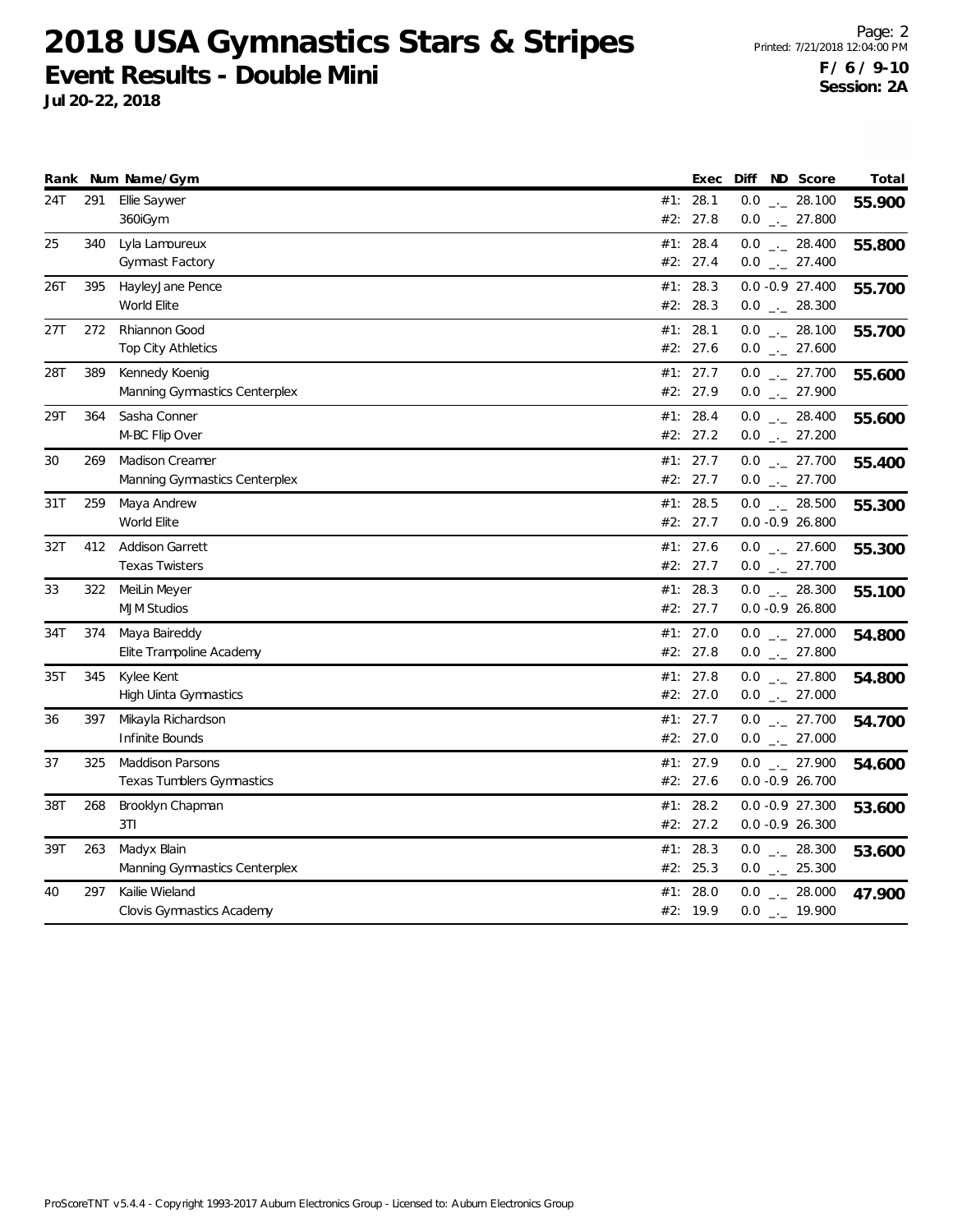| Rank |     | Num Name/Gym                                  | Exec                 | Diff | ND Score                                           | Total  |
|------|-----|-----------------------------------------------|----------------------|------|----------------------------------------------------|--------|
|      | 299 | Jeffrey Guo<br>World Elite Gymnastics Ontario | #1: 28.7<br>#2: 28.7 |      | $0.0$ $0.0$ 28.700<br>$0.0$ $0.0$ 28.700           | 57.400 |
| 2    | 316 | Ryan Gonzales<br>Air Extreme                  | #1: 28.5<br>#2: 28.2 |      | $0.0$ $0.0$ 28.500<br>$0.0$ $0.0$ 28.200           | 56.700 |
| 3    | 334 | <b>Tyler Thomas</b><br>Vargas Academy         | #1: 28.0<br>#2: 28.0 |      | $0.0$ $0.0$ 28.000<br>0.0 0.0 28.000               | 56.000 |
| 4    | 262 | Cole Bianca<br>Maximum Athletic Center        | #1: 28.5<br>#2: 27.4 |      | $0.0$ $0.0$ 28.500<br>$0.0$ $0.0$ $27.400$         | 55.900 |
| 5    | 368 | Colton Kornmayer<br><b>Champions Westlake</b> | #1: 28.2<br>#2: 27.4 |      | $0.0$ $0.0$ 28.200<br>$0.0 \quad 0.0 \quad 27.400$ | 55.600 |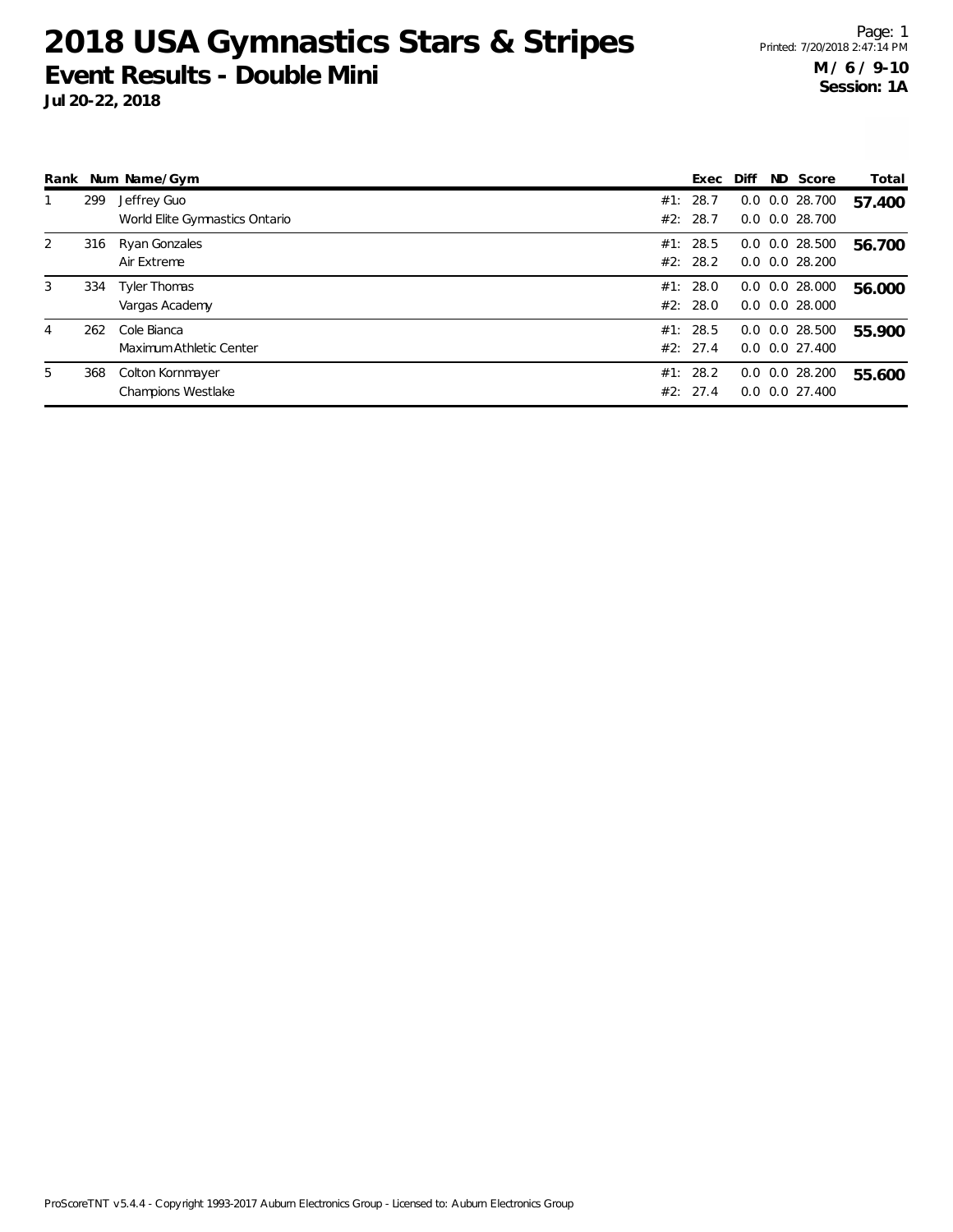**Jul 20-22, 2018**

|     |     | Rank Num Name/Gym                                |     | Exec                 | Diff ND Score                           | Total  |
|-----|-----|--------------------------------------------------|-----|----------------------|-----------------------------------------|--------|
| 1   | 265 | Charlee Bond<br><b>G-Force Gymnastics</b>        |     | #1: 29.4<br>#2: 29.4 | $0.0$ _ 29.400<br>$0.0$ _ 29.400        | 58.800 |
| 2   | 292 | <b>Neely Swift</b><br>Millers Gymnastics Academy |     | #1: 28.9<br>#2: 29.1 | $0.0$ _ 28.900<br>$0.0$ _ 29.100        | 58.000 |
| 3   | 310 | <b>Britlee Boren</b><br>All American Gymnastics  |     | #1: 28.9<br>#2: 28.9 | $0.0$ _ 28.900<br>$0.0$ _ 28.900        | 57.800 |
| 4T  | 277 | Austyn Ketcherside<br>Millers Gymnastics Academy |     | #1: 28.7<br>#2: 28.6 | $0.0$ _ 28.700<br>$0.0$ _ 28.600        | 57.300 |
| 5T  | 391 | Caroline Kuebler<br>3T1                          |     | #1: 29.3<br>#2: 28.0 | $0.0$ _ 29.300<br>$0.0$ _ 28.000        | 57.300 |
| 6   | 362 | Taryn Askvig<br>Airborne Academy                 |     | #1: 28.5<br>#2: 28.7 | $0.0$ _ 28.500<br>$0.0$ _ 28.700        | 57.200 |
| 7T  | 311 | Gracie Brewer<br>Texas Tumbleweeds               |     | #1: 28.4<br>#2: 28.7 | $0.0$ _ 28.400<br>$0.0$ _ 28.700        | 57.100 |
| 8T  | 304 | Diana Flechsig<br>Above The Bar Athletics        |     | #1: 28.5<br>#2: 28.6 | $0.0$ _ 28.500<br>$0.0$ _ 28.600        | 57.100 |
| 9Τ  | 260 | Kate Arakawa<br>World Elite                      |     | #1: 29.4<br>#2: 28.5 | $0.0 - 0.9 28.500$<br>$0.0$ _ 28.500    | 57.000 |
| 10T | 273 | Alyssa Harris<br>Champions Academy               |     | #1: 28.7<br>#2: 28.3 | $0.0$ _ 28.700<br>$0.0$ _ 28.300        | 57.000 |
| 11T | 354 | Xoe Lundberg<br>Air Extreme                      | #1: | 28.8<br>#2: 28.2     | $0.0$ _ 28.800<br>$0.0$ _ 28.200        | 57.000 |
| 12T | 336 | Luanne Zhang<br>360iGym                          |     | #1: 28.9<br>#2: 28.1 | $0.0$ _ 28.900<br>$0.0$ _ 28.100        | 57.000 |
| 13T | 285 | Jessica McCarey<br>360iGym                       |     | #1: 28.3<br>#2: 28.5 | $0.0$ _ 28.300<br>$0.0$ _ 28.500        | 56.800 |
| 14T | 264 | Anna Blanchard<br>Maximum Athletic Center        |     | #1: 28.4<br>#2: 28.4 | $0.0$ _._ 28.400<br>$0.0$ _ 28.400      | 56.800 |
| 15T | 266 | Gracie Cameron<br>Skywalkers                     | #1: | 29.1<br>#2: 27.7     | $0.0$ _ 29.100<br>$0.0$ $_{-}$ 27.700   | 56.800 |
| 16  | 337 | Emelia Fox<br><b>MJM Studios</b>                 |     | #1: 28.8<br>#2: 27.9 | $0.0$ _._ 28.800<br>$0.0$ . 27.900      | 56.700 |
| 17T | 287 | Lily Muzzy<br>Tumble Tech                        |     | #1: 29.2<br>#2: 28.3 | $0.0$ $_{-}$ 29.200<br>$0.0 -0.927.400$ | 56.600 |
| 18T | 351 | Abbey Drager<br>Air Extreme                      |     | #1: 28.5<br>#2: 28.1 | $0.0$ _ 28.500<br>$0.0$ _ 28.100        | 56.600 |
| 19T | 361 | Brianna Lard<br>Taylor Tumbling                  |     | #1: 28.8<br>#2: 27.8 | $0.0$ _ 28.800<br>$0.0$ _ 27.800        | 56.600 |
| 20T | 407 | Stacia Vogan<br>Nissen Trampoline Academy        |     | #1: 27.7<br>#2: 28.8 | $0.0$ $_{--}$ 27.700<br>$0.0$ _ 28.800  | 56.500 |
| 21T | 335 | Kahlen Whitley<br>Air Extreme                    |     | #1: 28.3<br>#2: 28.2 | $0.0$ _ 28.300<br>$0.0$ _ 28.200        | 56.500 |
| 22  | 390 | Abigail Kramer<br>Longview Gymnastics/Faith Flip |     | #1: 28.7<br>#2: 27.7 | $0.0$ _ 28.700<br>$0.0$ _ 27.700        | 56.400 |
| 23T | 300 | Callee Johnson<br><b>TDC Athletics</b>           |     | #1: 28.3<br>#2: 28.0 | $0.0$ _ 28.300<br>$0.0$ _ 28.000        | 56.300 |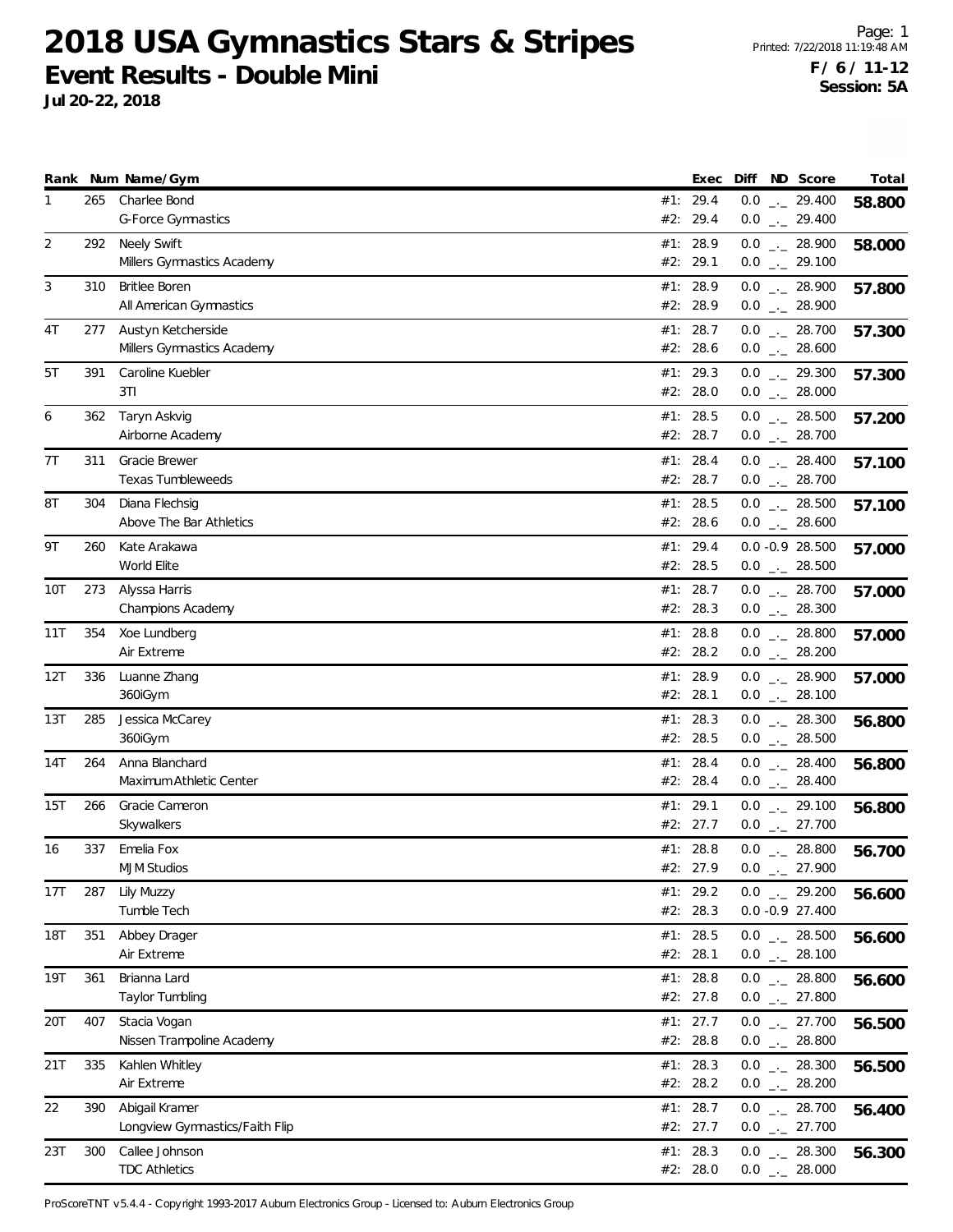**Jul 20-22, 2018**

|     |     | Rank Num Name/Gym                                    |     | Exec                   |     | Diff ND Score                                      | Total  |
|-----|-----|------------------------------------------------------|-----|------------------------|-----|----------------------------------------------------|--------|
| 24T | 267 | Kenzington Chaffins<br><b>Ground Zero Gymnastics</b> |     | #1: 29.0<br>#2: 27.3   |     | $0.0$ _ 29.000<br>$0.0$ $_{-}$ 27.300              | 56.300 |
| 25T | 307 | Claire Litz<br><b>Acrotex Gymnastics</b>             |     | #1: 28.9<br>#2: 28.1   |     | $0.0 -0.9 28.000$<br>$0.0$ _ 28.100                | 56.100 |
| 26T | 312 | Maddie Brown<br>Airbenders                           |     | #1: 27.9<br>#2: 28.2   |     | $0.0$ _ 27.900<br>$0.0$ _ 28.200                   | 56.100 |
| 27T | 309 | Meredith Asta<br>Airborne Academy                    |     | #1: 28.2<br>#2: 27.8   |     | $0.0$ _ 28.200<br>$0.0$ $_{-}$ 27.800              | 56.000 |
| 28T | 313 | Ava Bull<br>FreeState Gymnastics                     |     | #1: 28.4<br>#2: 27.6   |     | $0.0$ $0.0$ 28.400<br>$0.0$ $_{-}$ 27.600          | 56.000 |
| 29T | 414 | Hope White<br><b>FlipCity South</b>                  |     | #1: 28.7<br>#2: 27.3   |     | $0.0$ _ 28.700<br>$0.0$ $_{-}$ 27.300              | 56.000 |
| 30  | 286 | Miah Muniz<br>Millers Gymnastics Academy             |     | #1: 29.0<br>#2: 27.8   |     | $0.0$ _ 29.000<br>$0.0 - 0.9 26.900$               | 55.900 |
| 31T | 376 | Sofia Bush<br><b>IK Gymnastics</b>                   |     | #1: 28.5<br>#2: 27.6   |     | $0.0 -0.3$ 28.200<br>$0.0$ $_{-}$ 27.600           | 55.800 |
| 32T | 393 | <b>Tatum Murry</b><br>Manning Gymnastics Centerplex  |     | #1: 27.9<br>#2: 27.9   |     | $0.0$ $_{-}$ 27.900<br>$0.0$ $_{-}$ 27.900         | 55.800 |
| 33T | 370 | Hannah Milliman<br><b>High Point Athletics</b>       |     | #1: 28.7<br>#2: 27.9   |     | $0.0$ _ 28.700<br>$0.0 - 0.9 27.000$               | 55.700 |
| 34T | 349 | Olivia Whittle<br><b>Texas Twisters</b>              |     | #1: 28.4<br>#2: 27.3   |     | $0.0$ _ 28.400<br>$0.0$ _ 27.300                   | 55.700 |
| 35T | 274 | Ava Hawkins<br>Maverick All Star Tumblers            | #1: | 28.3<br>#2: 28.2       |     | $0.0$ _ 28.300<br>$0.0 -0.9 27.300$                | 55.600 |
| 36T | 365 | Adair Hodges<br>Above The Bar Athletics              |     | #1: 28.6<br>#2: 27.9   |     | 0.0 -0.9 27.700<br>$0.0$ _ 27.900                  | 55.600 |
| 37T | 324 | Olivia Olson<br>Eagle Gymnastics Academy             |     | #1: 27.5<br>#2: 28.1   |     | $0.0$ _ 27.500<br>$0.0$ _ 28.100                   | 55.600 |
| 38T | 411 | Maddelyn Gammel<br>Legacy T&T                        |     | #1: 28.2<br>#2: 27.6   |     | $0.0 - 0.3$ 27.900<br>$0.0$ _ 27.600               | 55.500 |
| 39T | 385 | Ryla Holder<br>Millers Gymnastics Academy            |     | #1: 28.0<br>#2: 27.5   | 0.0 | $0.0$ _._ 28.000<br>$\frac{1}{2}$ 27.500           | 55.500 |
| 40T | 284 | Annabelle May<br>Fusion Gymnastics Center, LLC       |     | #1: $28.6$<br>#2: 27.8 |     | $0.0 - 0.3$ 28.300<br>$0.0 -0.9 26.900$            | 55.200 |
| 41T | 339 | Madalynn House<br>MGA Odessa                         |     | #1: 27.6<br>#2: 28.5   |     | $0.0$ $_{\leftarrow}$ 27.600<br>$0.0 - 0.9 27.600$ | 55.200 |
| 42  | 380 | Allison Dieringer<br>K and L Tumbletown              |     | #1: 27.6<br>#2: 27.4   |     | $0.0$ _ 27.600<br>$0.0$ _ 27.400                   | 55.000 |
| 43  | 315 | Madelyn Fry<br>Victoria Gymagic Inc.                 |     | #1: 27.4<br>#2: 27.1   |     | $0.0$ $_{-}$ 27.400<br>$0.0$ _ 27.100              | 54.500 |
| 44  | 331 | Grace Rodriguez<br><b>Texas Twisters</b>             |     | #1: $27.8$<br>#2: 27.2 |     | $0.0$ $_{\leftarrow}$ 27.800<br>$0.0 - 0.9 26.300$ | 54.100 |
| 45  | 271 | Mia Garcia<br>Tumble Tech                            |     | #1: 28.3<br>#2: 20.3   |     | $0.0$ _ 28.300<br>$0.0$ _ 20.300                   | 48.600 |
| 46  | 369 | Mary Mestas<br>Millers Gymnastics Academy            |     | #1: $28.6$<br>#2: 19.5 |     | $0.0$ _ 28.600<br>$0.0$ $_{--}$ 19.500             | 48.100 |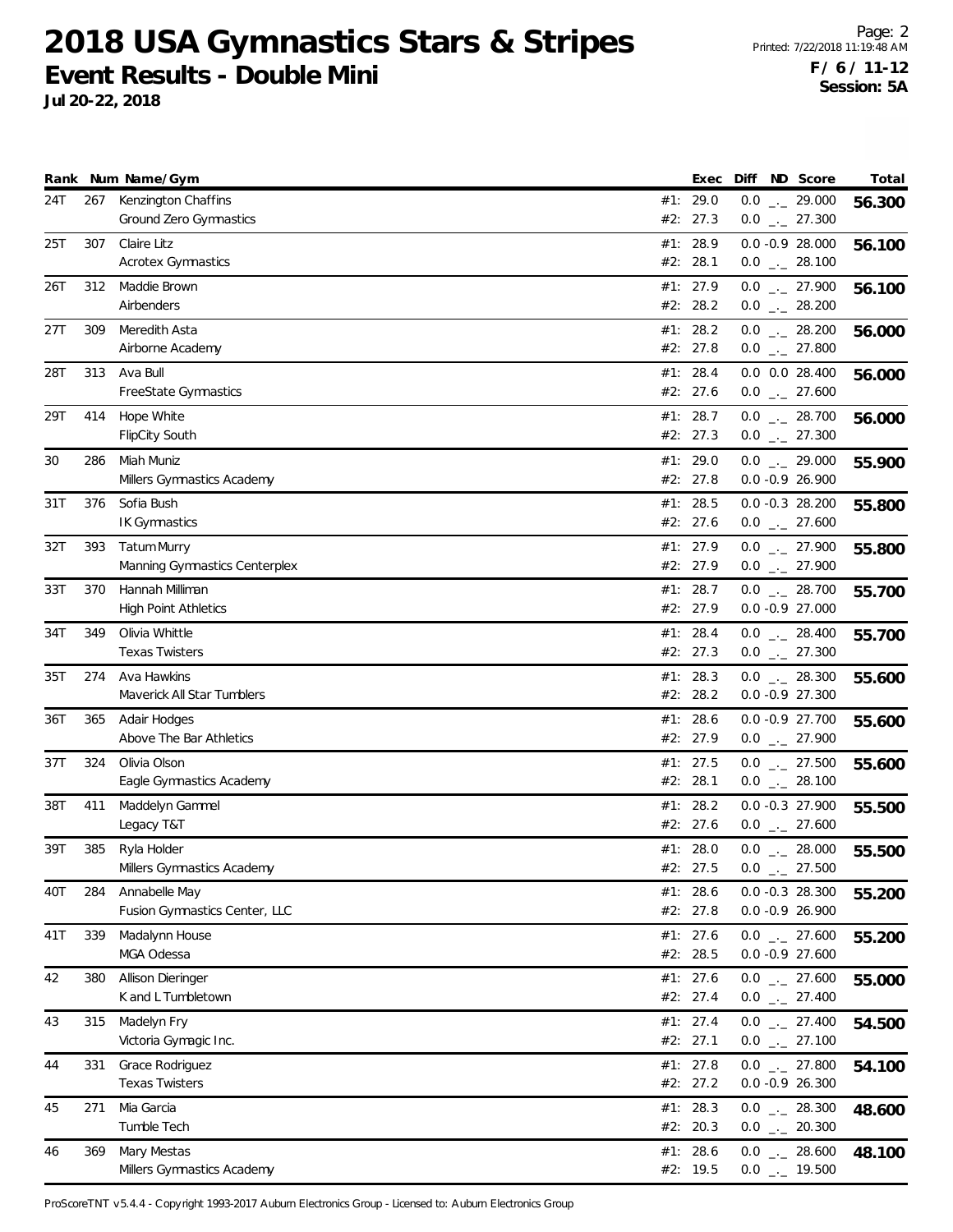|  | Rank Num Name/Gym    |  |  | Exec Diff ND Score            | Total                                      |
|--|----------------------|--|--|-------------------------------|--------------------------------------------|
|  | 47 353 Rebekah Lloyd |  |  |                               | #1: 28.4  0.0 $\frac{1}{2}$ 28.400  28.400 |
|  | Texas Twisters       |  |  | #2: $0.0$ $0.0$ $1.0$ $0.000$ |                                            |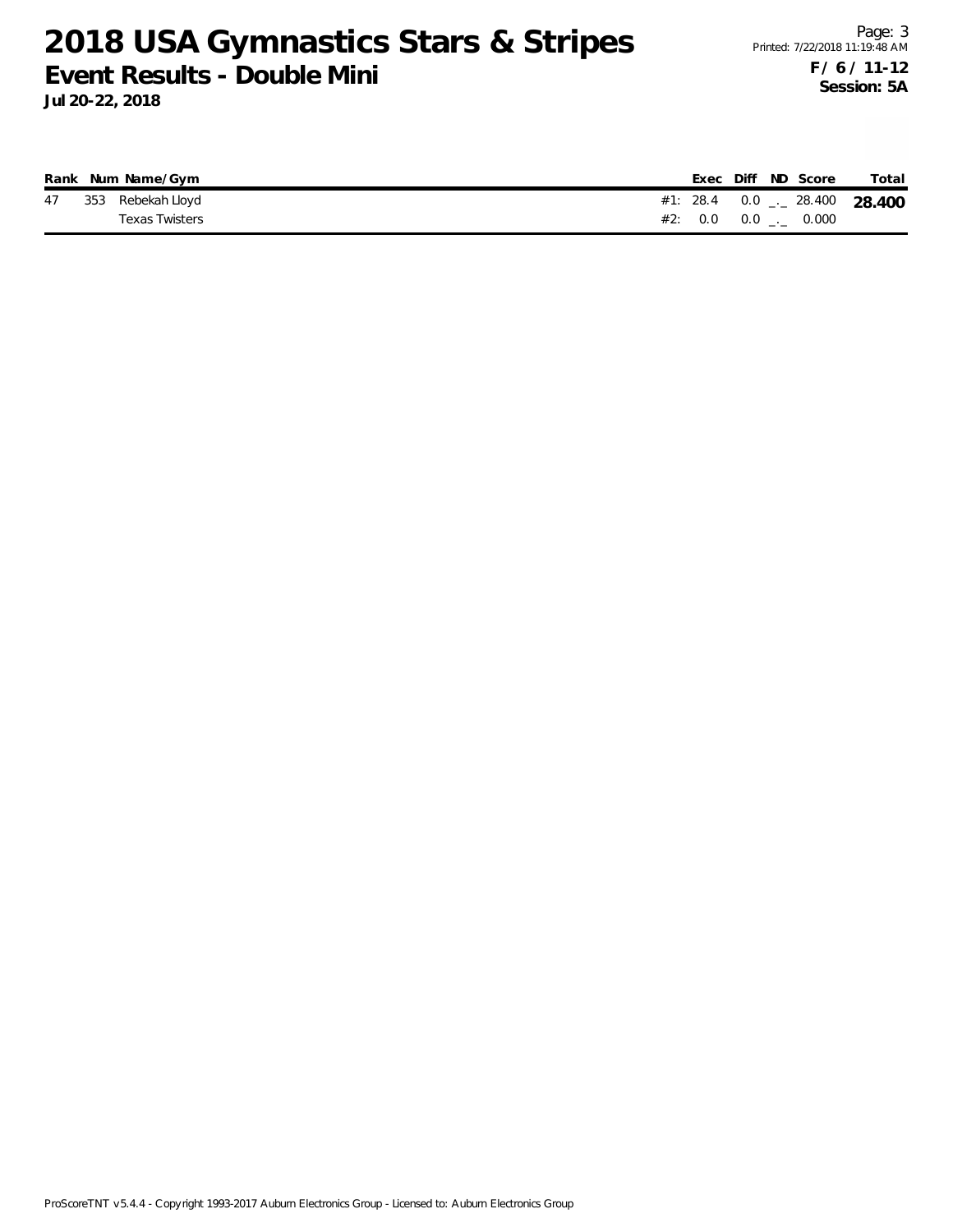|                |     | Rank Num Name/Gym                                 | ND Score<br>Exec<br>Diff                                                 | Total  |
|----------------|-----|---------------------------------------------------|--------------------------------------------------------------------------|--------|
|                | 293 | Hubert Tan<br>Springtime T&T                      | 28.7<br>$0.0$ $0.0$ 28.700<br>#1:<br>28.7<br>$0.0$ $0.0$ 28.700<br>#2:   | 57.400 |
| 2              | 330 | Ayden Rideout<br>Air Extreme                      | 28.5<br>$0.0$ $0.0$ 28.500<br>#1:<br>$0.0$ $0.0$ 28.800<br>#2:<br>28.8   | 57.300 |
| 3              | 359 | Alex Rodriquez<br>MGA Odessa                      | 29.3<br>$0.0$ $0.0$ 29.300<br>#1:<br>#2:<br>27.9<br>0.0<br>0.0 27.900    | 57.200 |
| 4              | 392 | Michael McCaffrey<br>IK Gymnastics                | 28.6<br>#1:<br>$0.0$ 28.600<br>0.0<br>#2:<br>28.1<br>$0.0$ 28.100<br>0.0 | 56.700 |
| 5T             | 326 | Spencer Peterson<br>Desert Gymcats                | 28.8<br>$0.0 - 0.9 27.900$<br>#1:<br>29.0<br>$0.0 - 0.9 28.100$<br>#2:   | 56.000 |
| 6T             | 406 | <b>Ryland Steele</b><br><b>Champions Westlake</b> | 28.4<br>$0.0$ $0.0$ 28.400<br>#1:<br>28.5<br>$0.0 - 0.9$ 27.600<br>#2:   | 56.000 |
| $\overline{7}$ | 295 | Brayden Thompson<br><b>G-Force Gymnastics</b>     | #1: 28.3<br>$0.0$ $0.0$ 28.300<br>$0.0$ $0.0$ 27.600<br>#2: 27.6         | 55.900 |
| 8              | 399 | Allan Schaezler<br>Tornado Sport Club             | 28.2<br>$0.0$ $0.0$ 28.200<br>#1:<br>27.6<br>0.0 27.600<br>#2:<br>0.0    | 55.800 |
| 9              | 255 | Case Curry<br><b>High Point Athletics</b>         | #1: 27.7<br>0.0 0.0 27.700<br>0.0 0.0 27.200<br>#2:<br>27.2              | 54.900 |
| 10             | 328 | Michael (Misha) Provalov<br>Vargas Academy        | 19.8<br>0.0 0.0 19.800<br>#1:<br>0.0 26.800<br>#2:<br>26.8<br>0.0        | 46.600 |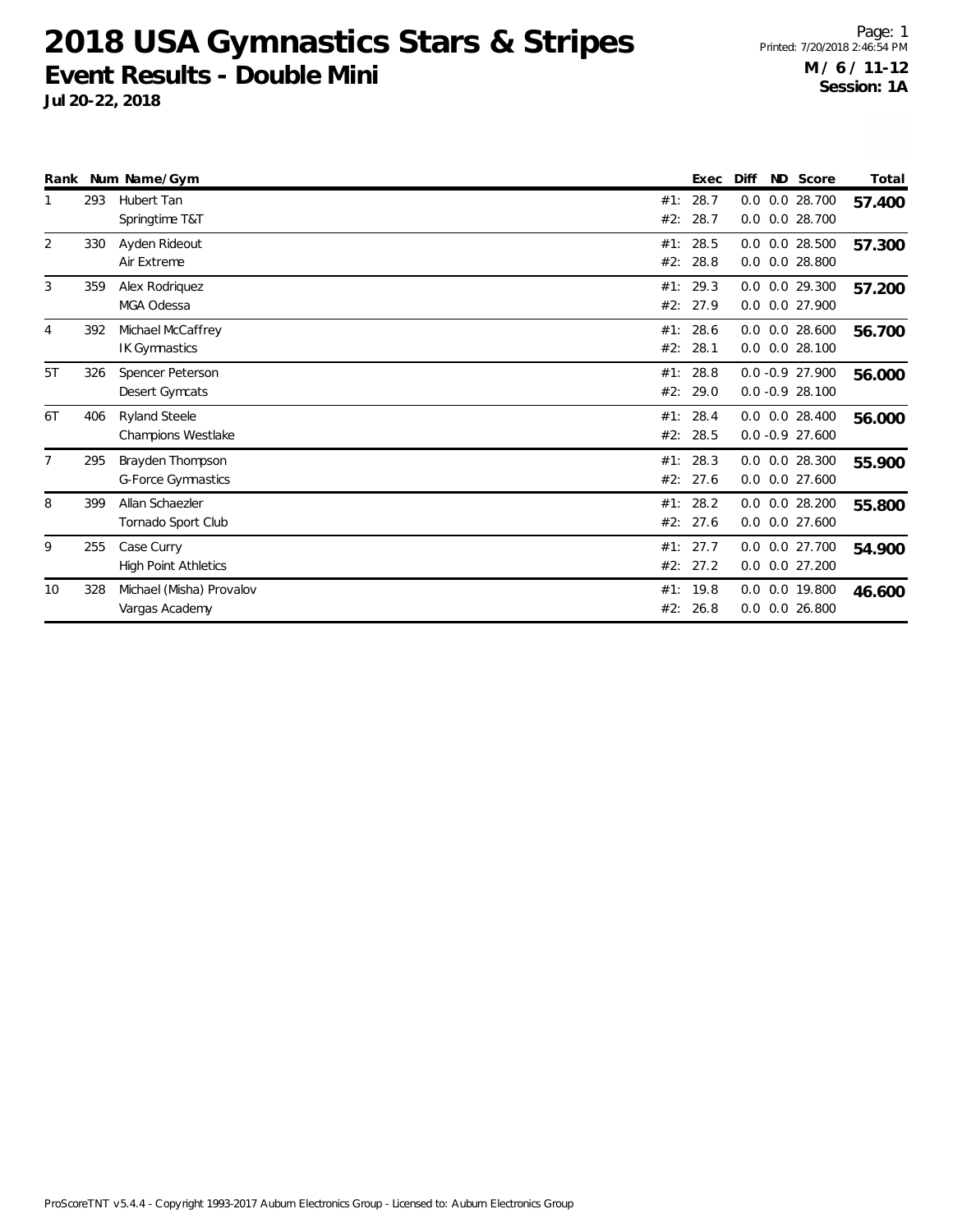**Jul 20-22, 2018**

| Rank           |     | Num Name/Gym                                               |     | Exec                   | Diff | ND Score                                 | Total  |
|----------------|-----|------------------------------------------------------------|-----|------------------------|------|------------------------------------------|--------|
| 1T             | 355 | Alyssa Matriano-Lim<br>Jills Gymnastics                    | #2: | #1: 29.1<br>28.7       | 0.0  | $0.0$ 29.100<br>$0.0$ $0.0$ 28.700       | 57.800 |
| 2T             | 282 | Camila Marin<br>TAG USA Gymnastics                         |     | #1: 29.2<br>#2: 28.6   |      | 0.0 0.0 29.200<br>$0.0$ $0.0$ 28.600     | 57.800 |
| 3              | 357 | Holli Smagner<br>SunDance Gymnastics                       | #1: | 28.6<br>#2: 28.5       |      | $0.0$ $0.0$ 28.600<br>$0.0$ $0.0$ 28.500 | 57.100 |
| $\overline{4}$ | 270 | Claire Cupples<br>Showcase Gymnastics                      | #2: | #1: 28.4<br>28.3       |      | $0.0$ $0.0$ 28.400<br>$0.0$ $0.0$ 28.300 | 56.700 |
| 5T             | 289 | Julia Parker<br>Apex Tumbling and Cheer                    | #1: | 28.7<br>#2: 27.9       |      | $0.0$ $0.0$ 28.700<br>0.0 0.0 27.900     | 56.600 |
| 6T             | 377 | Brookelyn Constantian<br>World Elite                       | #1: | 28.8<br>#2: 27.8       |      | $0.0$ $0.0$ 28.800<br>$0.0$ $0.0$ 27.800 | 56.600 |
| 7              | 346 | <b>Emily Patel</b><br>Longview Gymnastics/Faith Flip       |     | #1: 28.8<br>#2: 27.4   |      | $0.0$ $0.0$ 28.800<br>$0.0$ $0.0$ 27.400 | 56.200 |
| 8              | 298 | Abigale Audiss<br>Skywalkers                               | #1: | 29.2<br>#2: 27.8       |      | $0.0$ $0.0$ 29.200<br>$0.0 - 0.9 26.900$ | 56.100 |
| 9T             | 283 | Hannah Martell<br><b>Acrotex Gymnastics</b>                | #1: | 28.1<br>#2: 27.9       |      | $0.0$ $0.0$ 28.100<br>0.0 0.0 27.900     | 56.000 |
| 10T            | 294 | Yaneli Tellez<br><b>Acrotex Gymnastics</b>                 |     | #1: 28.3<br>#2: 27.7   |      | $0.0$ $0.0$ 28.300<br>0.0 0.0 27.700     | 56.000 |
| 11T            | 371 | Ceci Snyder<br>FreeState Gymnastics                        |     | #1: 28.0<br>#2: 27.9   |      | $0.0$ $0.0$ 28.000<br>0.0 0.0 27.900     | 55.900 |
| 12T            | 303 | Jayda Dearing<br>Wasatch T&T                               | #1: | 28.3<br>#2: 27.6       |      | 0.0 0.0 28.300<br>0.0 0.0 27.600         | 55.900 |
| 13T            | 302 | Journey Walburn<br>Skywalkers                              |     | #1: 28.5<br>#2: 28.1   |      | $0.0$ $0.0$ 28.500<br>$0.0 - 0.9 27.200$ | 55.700 |
| 14T            | 308 | Kayla Robinson<br>TAG USA Gymnastics                       |     | #1: 27.8<br>#2: 27.9   |      | $0.0$ $0.0$ 27.800<br>0.0 0.0 27.900     | 55.700 |
| 15T            | 373 | Miranda Adams<br>Apex Tumbling and Cheer                   | #1: | 28.0<br>#2: 27.7       |      | $0.0$ $0.0$ 28.000<br>0.0 0.0 27.700     | 55.700 |
| 16             | 401 | Katelyn White<br>G-Force Gymnastics                        |     | #1: 27.6<br>#2: 28.0   |      | $0.0$ $0.0$ 27.600<br>$0.0$ $0.0$ 28.000 | 55.600 |
| 17             | 410 | Eva Cress<br><b>TDC Athletics</b>                          |     | #1: 28.0<br>#2: 27.5   |      | $0.0$ $0.0$ 28.000<br>0.0 0.0 27.500     | 55.500 |
| 18             | 256 | Ciana Evans<br>Top City Athletics                          |     | #1: 28.2<br>#2: 27.1   |      | $0.0$ $0.0$ 28.200<br>$0.0$ $0.0$ 27.100 | 55.300 |
| 19             | 278 | Sydney Kling<br>Flights Cool T&T Academy, Inc              |     | #1: $27.8$<br>#2: 27.3 |      | 0.0 0.0 27.800<br>0.0 0.0 27.300         | 55.100 |
| 20T            | 258 | Jayden Paxton<br>Carpenter Center T&T                      |     | #1: $27.7$<br>#2: 28.0 |      | 0.0 0.0 27.700<br>$0.0 -0.927.100$       | 54.800 |
| 21T            | 396 | Hailey Peterson<br>Tumbleweeds Gymnastics Kids Camp & Kaia |     | #1: 27.6<br>#2: 27.5   |      | 0.0 0.0 27.600<br>$0.0 -0.3$ 27.200      | 54.800 |
| 22T            | 344 | Jessica Flaming<br>All American Gymnastics                 |     | #1: 28.4<br>#2: 27.1   |      | $0.0$ $0.0$ 28.400<br>$0.0 -0.9 26.200$  | 54.600 |
| 23T            | 321 | Ashley Martin<br>High Uinta Gymnastics                     |     | #1: 27.4<br>#2: 27.2   |      | 0.0 0.0 27.400<br>0.0 0.0 27.200         | 54.600 |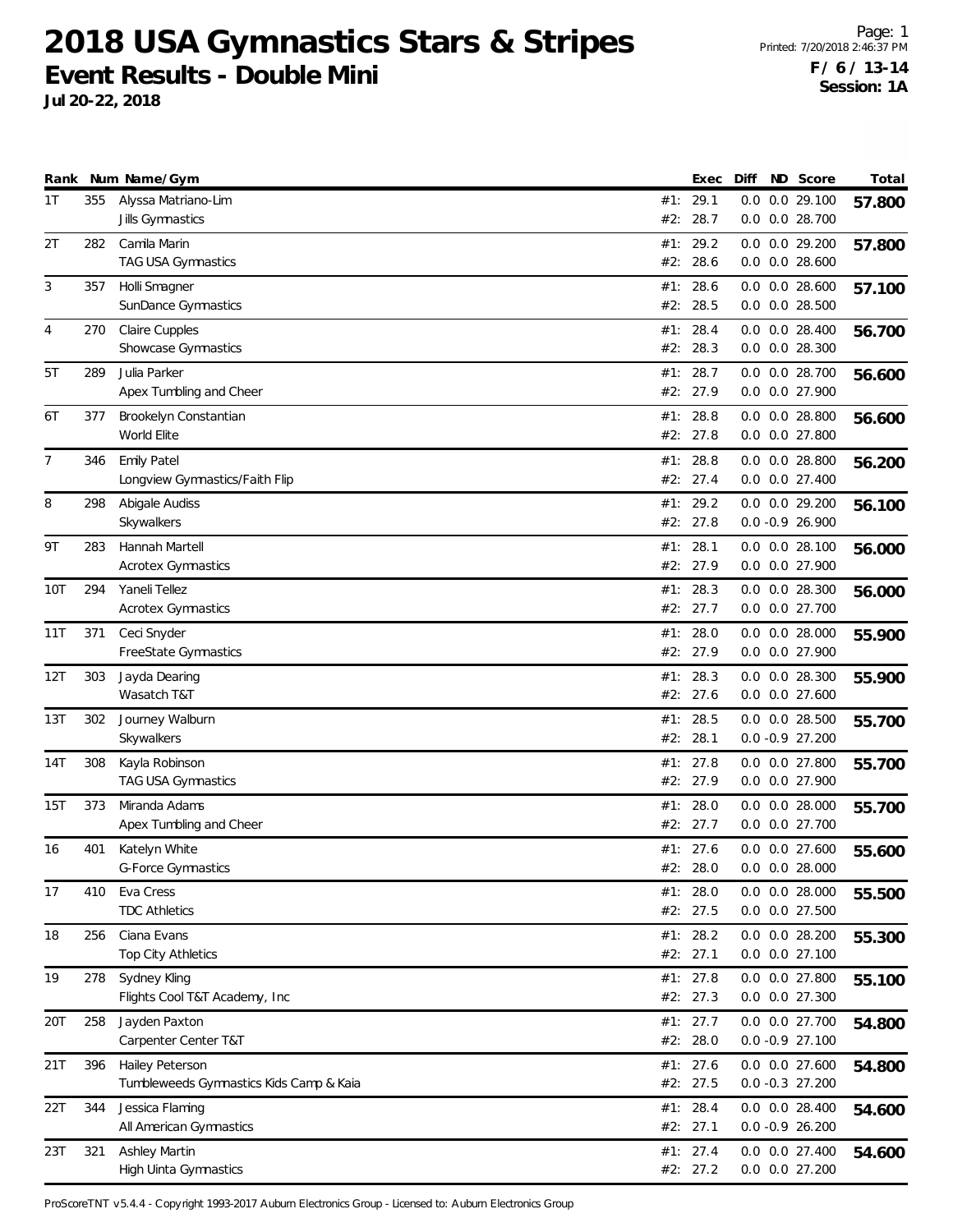|     |     | Rank Num Name/Gym                                            |            | Exec             | Diff |     | ND Score                                   | Total  |
|-----|-----|--------------------------------------------------------------|------------|------------------|------|-----|--------------------------------------------|--------|
| 24T | 366 | Teyla Huff<br>Carpenter Center T&T                           | #1:<br>#2: | 28.2<br>26.4     | 0.0  |     | $0.0$ 28.200<br>$0.0$ $0.0$ 26.400         | 54.600 |
| 25T | 350 | Jordan Dawkins<br>Infinite Bounds                            | #1:<br>#2: | 27.8<br>27.6     |      |     | $0.0$ $0.0$ 27.800<br>$0.0 - 0.9 26.700$   | 54.500 |
| 26T | 403 | Victoria Champine<br>World Elite                             | #1:<br>#2: | 28.4<br>27.0     |      |     | $0.0 -0.9$ 27.500<br>$0.0$ $0.0$ 27.000    | 54.500 |
| 27  | 305 | Molly Hunsberger<br>Legacy T&T                               | #1:<br>#2: | 28.3<br>26.9     |      |     | $0.0$ $0.0$ 28.300<br>$0.0 - 0.9 26.000$   | 54.300 |
| 28  | 348 | Ashlynne Richens-Huffaker<br>All American Tumbling and Dance | #1:<br>#2: | 27.5<br>26.2     |      |     | $0.0 - 0.9 26.600$<br>$0.0$ $0.0$ $26.200$ | 52.800 |
| 29  | 301 | Aleigh Portenier<br>Carpenter Center T&T                     | #2:        | #1: 27.5<br>26.1 |      |     | $0.0$ $0.0$ 27.500<br>$0.0 - 1.2 24.900$   | 52.400 |
| 30  | 387 | Janae Johnson<br>Extreme Cheer and Tumble                    | #1:<br>#2: | 28.3<br>19.9     | 0.0  |     | $0.0$ $0.0$ 28.300<br>0.0 19.900           | 48.200 |
| 31  | 329 | Kalani Queathem<br>G-Force Gymnastics                        | #1:<br>#2: | 28.6<br>0.0      | 0.0  | 0.0 | $0.0$ $0.0$ 28.600<br>0.000                | 28.600 |
| 32  | 306 | Hadley Kelly<br>Maximum Athletic Center                      | #1:<br>#2: | 28.0<br>0.0      | 0.0  | 0.0 | $0.0$ $0.0$ 28.000<br>0.000                | 28.000 |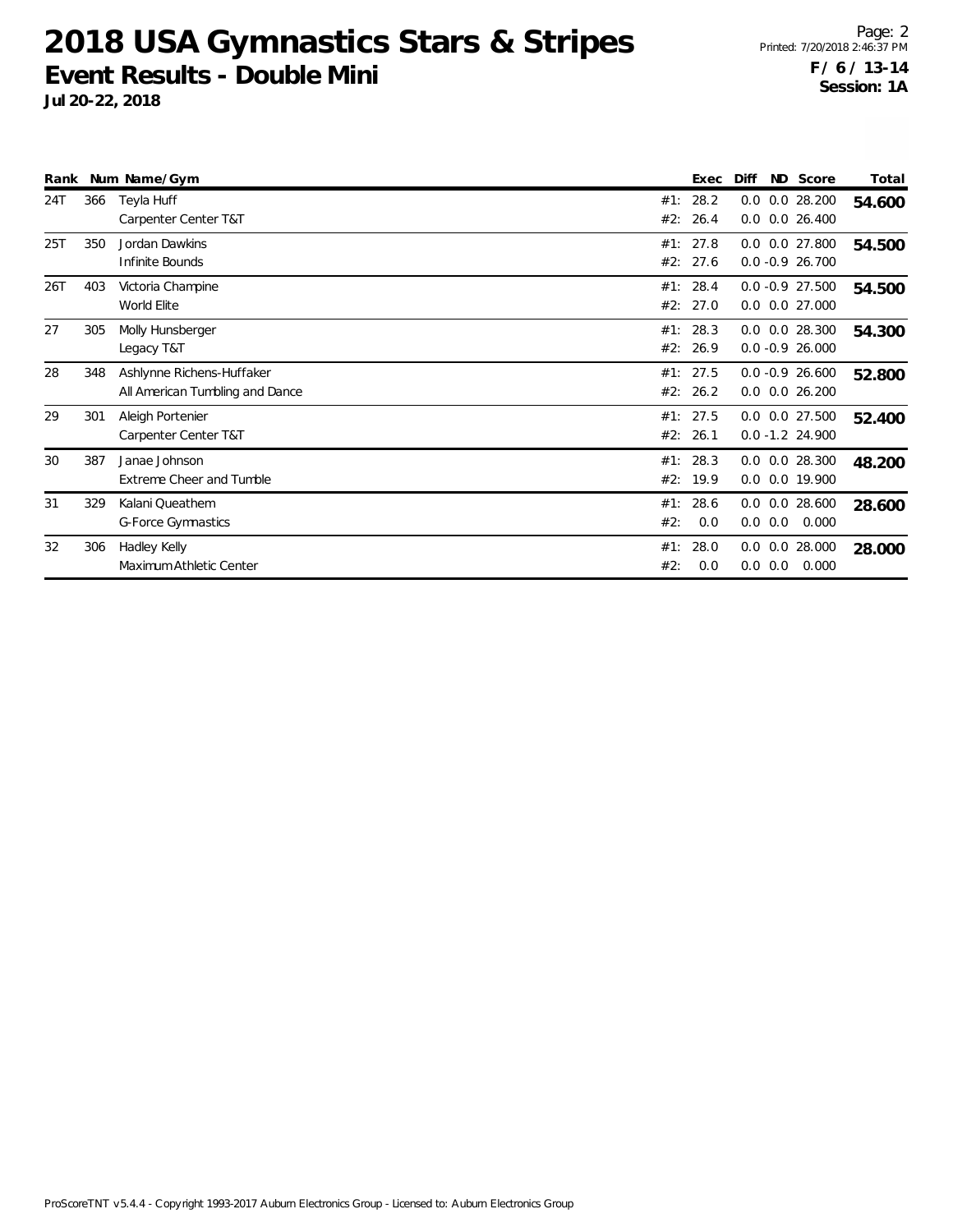| $5 - 22, 2010$ |  |  |
|----------------|--|--|
|                |  |  |
|                |  |  |
|                |  |  |

|   |     | Rank Num Name/Gym              | Exec     | Diff | ND Score           | Total  |
|---|-----|--------------------------------|----------|------|--------------------|--------|
|   | 257 | Carter Hulings                 | #1: 28.8 |      | $0.0$ $0.0$ 28.800 | 57.300 |
|   |     | Maximum Athletic Center        | #2: 28.5 |      | $0.0$ $0.0$ 28.500 |        |
|   | 341 | Lorenzo Stisser                | #1: 29.3 |      | 0.0 0.0 29.300     | 57.100 |
|   |     | Dynamite Academy of Gymnastics | #2: 27.8 |      | 0.0 0.0 27.800     |        |
| 3 | 280 | Benjamin Landrum               | #1: 28.7 |      | $0.0$ $0.0$ 28.700 | 56.600 |
|   |     | Airbenders                     | #2: 27.9 |      | 0.0 0.0 27.900     |        |